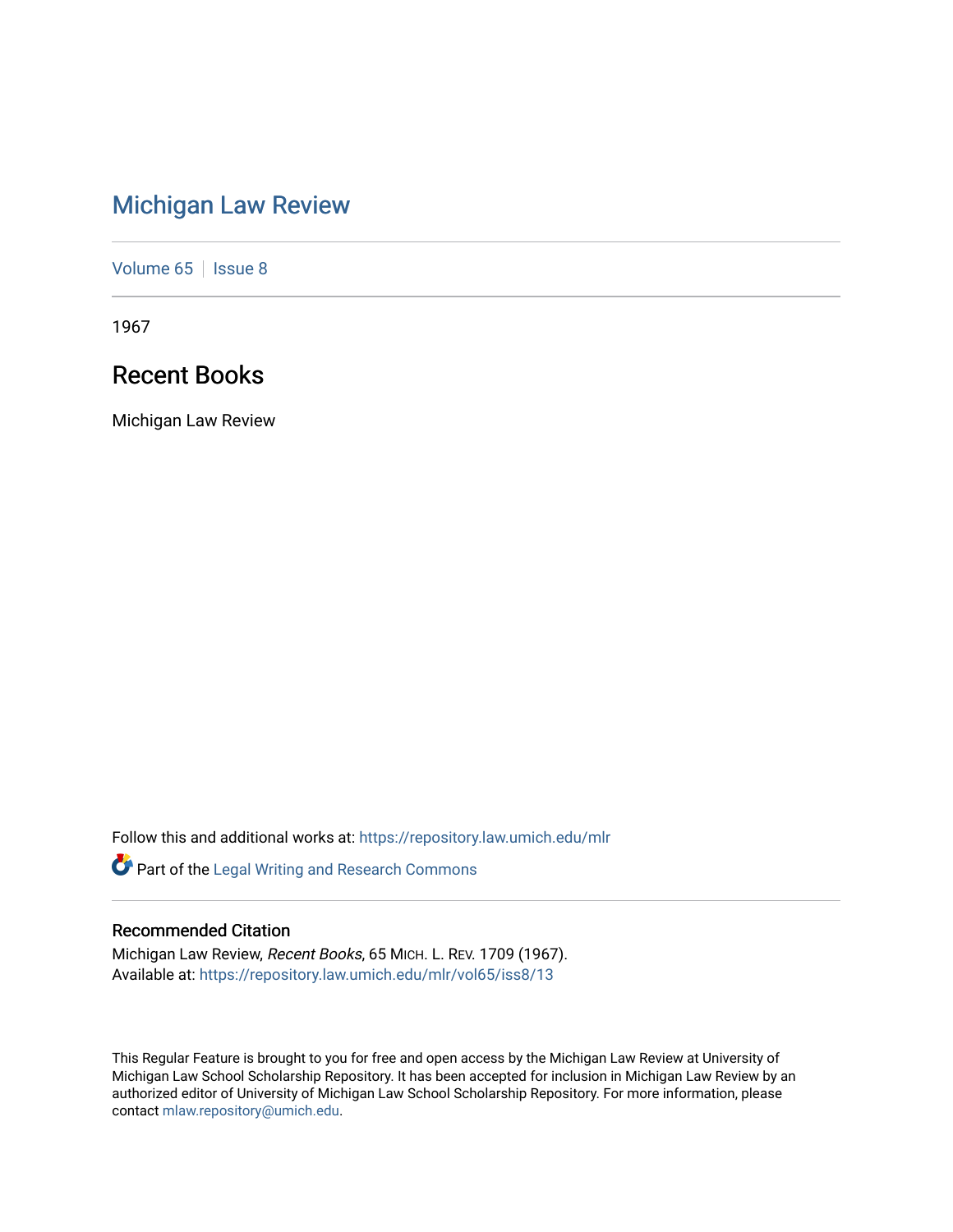# **BOOKS RECEIVED**

# *ADMINISTRATION OF JUSTICE*

THE CHALLENGE OF CRIME IN A FREE SOCIETY. *President's Commission on Law Enforcement and Administration of Jus*tice. Washington: U.S. Government Printing Office. 1967. Pp. xi, 340. Paper, \$2.25.

THE JUDICIAL PROCESS IN CALIFORNIA, By *Beverly Blair Cook.* Belmont, Calif.: Dickenson Publishing Co. 1967. Pp. iv, 122. Paper.

LAW, JUSTICE AND EQUITY-EssAYS IN TRIBUTE TO G. W. KEETON, Edited by *R. H. Code Holland* and G. *Schwarzenberger.* Dobbs Ferry, N.Y.: Oceana. 1967. Pp. xvi, 191. \$9.

TASK FORCE REPORT: CORRECTIONS. *President's Commission on Law Enforcement and Administration of Justice.* Washington: U.S. Government Printing Office. 1967. Pp. xiii, 222. Paper, \$1.25.

TASK FORCE REPORT: DRUNKENNESS, *President's Commission on Law Enforcement and Administration of Justice.*  Washington: U.S. Government Printing Office. 1967. Pp. vii, 131. Paper, 65 cents.

TASK FORCE REPORT: JUVENILE DELIN-QUENCY AND YOUTH CRIME. *President's Commission on Law Enforcement and Administration of Justice.* Washington: U.S. Government Printing Office. 1967. Pp. xii, 428. Paper, \$2.

TASK FORCE REPORT: NARCOTICS AND DRUG ABUSE, *President's Commission on Law Enforcement and Administration of Justice.* Washington: U.S. Government Printing Office. 1967. Pp. vii, 158. Paper, \$1.

TASK FORCE REPORT: SCIENCE AND TECH-NOLOGY. *President's Commission on Law Enforcement and Administration of Justice.* Washington: U.S. Government Printing Office. 1967. Pp. xiv, 228. Paper, \$1.25.

TASK FORCE REPORT: THE COURTS. *President's Commission on Law Enforcement and Administration of Justice.* Washington: U.S. Government Printing Office. 1967. Pp. x, 178. Paper, \$1.

#### *AIR LAW*

YEARBOOK OF AIR AND SPACE LAW 1965. Edited by *Rene H. Mankiewicz,* Professor of Law, McGill University. Montreal: Mc-Gill University Press. 1967. Pp. xxviii, 705. \$25.

# *ANTITRUST LAW*

ANTITRUST ANALYSIS--PROBLEMS, TEXT, CASES, By *Phillip Areeda,* Professor of Law, Harvard University. Boston: Little, Brown. 1967. Pp. xliii, 835.

INVESTIGATION AND DISCOVERY IN STATE ANTITRUST. By *Bernie R. Burrus,* Professor of Law, Georgetown University. Ann Arbor: Michigan Legal Publications, University of Michigan Law School. 1967. Pp. vi, 95. Paper, \$2.

# *APPELLATE PROCEDURE*

STANDARDS RELATING TO APPELLATE RE-VIEW OF SENTENCES. (Tentative Draft). *American Bar Association Project on Minimum Standards for Criminal Justice.*  Chicago: American Bar Association. 1967. Pp. xii, 160. Paper, \$2.

# *ATTORNEYS*

THE LAWYERS. By *Martin Mayer.* New York: Harper & Row. 1967. Pp. xvii, 586. \$8.95.

# *BIOGRAPHY*

WARREN: THE MAN, THE COURT, THE ERA. By *John D. Weaver.* Boston: Little, Brown. 1967. Pp. 406. \$7.95.

# *CIVIL RIGHTS*

DEVELOPMENT AND ADMINISTRATION OF THE NEW YORK LAW AGAINST DISCRIMINA-TION. By *Jay Anders Higbee.* University, Ala.: University of Alabama Press. 1966. Pp. xxii, 396. \$10.

EQUALITY BY STATUTE: THE REVOLUTION IN CML RIGHTS. By *Morroe Berger,* Professor of Sociology, Princeton and Director of University's Program in Near Eastern Studies. Garden City, N. Y.: Doubleday. 1967. Pp. viii, 253. \$5.95.

#### *COMMISSIONS*

See *Administration of Justice.* 

# *CONSTITUTIONAL HISTORY*

THE RECONSTRUCTION AMENDMENTS' DE-BATES-THE LEGISLATIVE HISTORY AND CON-TEMPORARY DEBATES IN CONGRESS ON THE 13TH, 14TH, AND 15TH AMENDMENTS, Edited by *Alfred Avins,* Professor of Law, Memphis State University. Richmond: Virginia Commission on Constitutional Government. 1967. Pp. xxxii, 764. Paper.

# *CONSTITUTIONAL LAW*

CONSTITUTIONAL LAw-CAsEs-COMMENTS -QUESTIONS (2d ed.). By William B.

# [1709]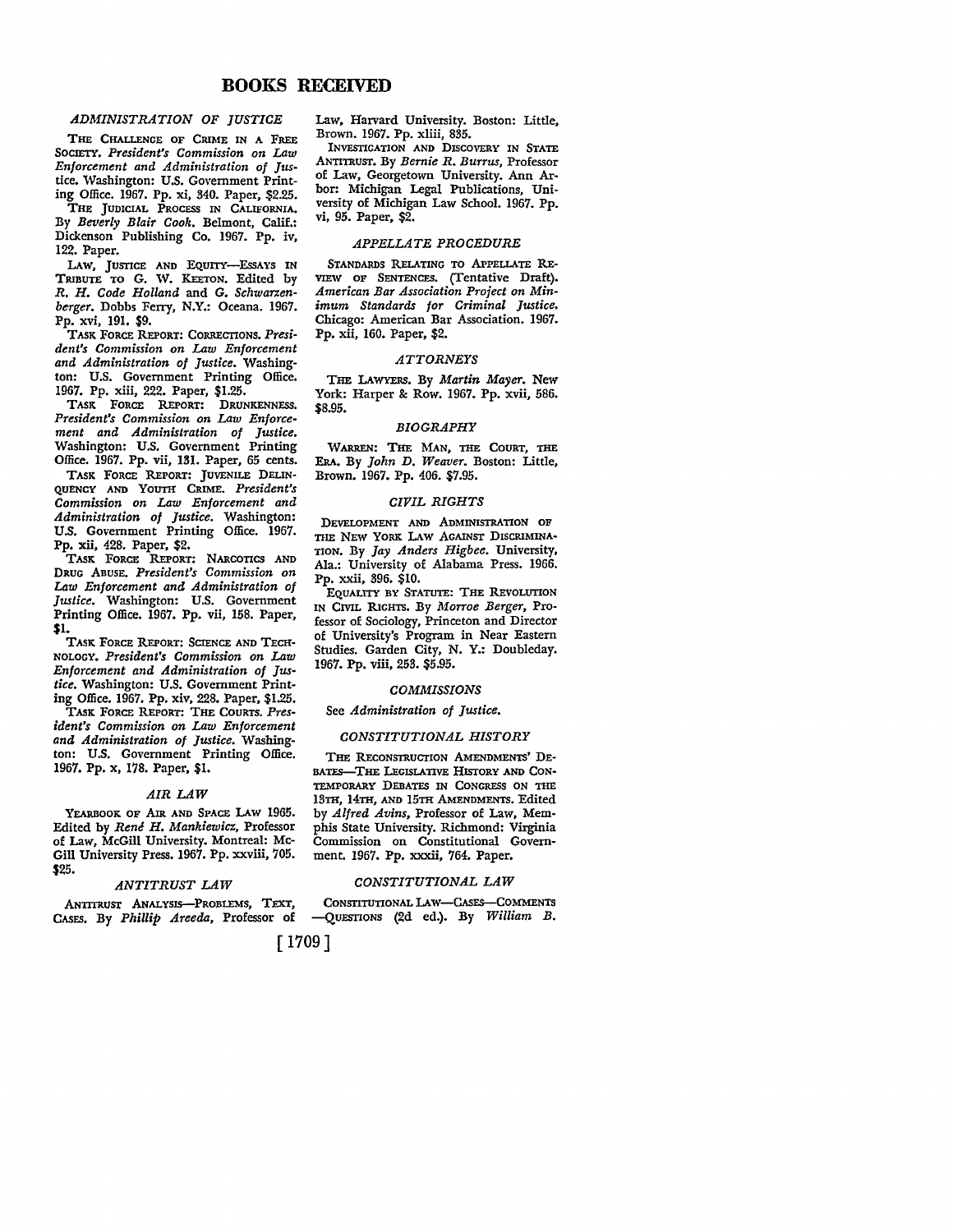*Lockhart,* Dean and Professor of Law, University of Minnesota, *Yale Kamisar,*  Professor of Law, University of Michigan, and *Jesse H. Choper,* Professor of Law, University of California. St. Paul: West. 1967. Pp. Ixxvi 1452.

ONE MAN, ONE VOTE-WMCA AND THE STRUGGLE FOR EQUAL REPRESENTATION. By *Calvin B. T. Lee.* New York: Scribners. 1967. Pp. xiv, 186. Paper.

PRivAcY AND FREEDOM. By *Alan F. Wes*tin. New York: Atheneum. 1967. Pp. xvi, 487. \$10.

# *COPYRIGHT*

COPYRIGHT THOUGHT IN CONTINENTAL EUROPE: ITS DEVELOPMENT, LEGAL THEO-RIES AND PHILOSOPHY-A SELECTED AND AN-NOTATED BIBLIOGRAPHY. By *Francis* J. *Kase.*  South Hackensack, N.J.: Fred B. Rothman. 1967. Pp. x, 85. Paper, \$5.50.

#### *CRIMINAL LAW*

DETECTION OF CRIME: STOPPING AND QUESTIONING, SEARCH AND SEIZURE, ENCOUR-AGEMENT AND ENTRAPMENT. By *Lawrence P. Tiffany,* Assistant Professor of Law, University of Denver, *Donald M. McIntyre, Jr.,* and *Daniel L. Rotenberg,* Associate Professor of Law, University of Houston. Boston: Little, Brown. 1967. Pp. XXX, 286. \$10.

# *CRIMINAL PROCEDURE*

See also *Appellate Procedure.* 

STANDARDS RELATING TO PROVIDING DE-FENSE SERVICES. *American Bar Association Project on Minimum Standards for Criminal Justice.* Chicago: American Bar Association. 1967. Pp. xii, 85. Paper, \$2.

STANDARDS RELATING TO SPEEDY TRIAL. (Tentative Draft). *American Bar Association Project on Minimum Standards for Criminal Justice.* Chicago: American Bar Association. 1967. Pp. xii, 56. Paper, \$2.

# *DISARMAMENT*

DISARMAMENT INSPECTION UNDER SOVIET LAW. By *Harold* J. *Berman* and *Peter B. Maggs.* Dobbs Ferry, N.Y.: Oceana. 1967. Pp. vii, 154. \$7 .50.

### *ECONOMICS*

CONTRIBUTIONS TO ECONOMIC KNOWLEDGE THROUGH RESEARCH-FORTY-SEVENTH AN-NUAL REPORT. *National Bureau of Economic Research.* New York: National Bureau of Economic Research, Inc. 1967. Pp. ix, 105. Paper.

# ATTORNEY'S DESK BOOK: MICHIGAN. Com*mittee on Professional Economics of the State Bar of Michigan.* Ann Arbor: Institute of Continuing Legal Education. 1967. Pp. 74.

*FEES* 

# *FOREIGN LAW*

See also *Copyright, Disarmament, French Law.* 

SEBEI LAW. By *Walter Goldschmidt.*  Berkeley: University of California Press. 1967. Pp. xiii, 303. \$7.50.

#### *FRENCH LAW*

DROIT CIVIL (2d ed.). By *Gabriel Marty*  and *Pierre Raynaud.* Paris, France: Sirey -22, rue Souffiot. 1967. Pp. 846. 100 francs.

# *GOVERNMENT CONTRACTS*

1967 GOVERNMENT CONTRACTS GUIDE. Chicago: Commerce Clearing House. 1967. Pp. 736. \$17.50.

# *INTERNATIONAL CLAIMS*

INTERNATIONAL CLAIMS: POSIWAR BRIT-ISH PRACTICE. By *Richard B. Lillich,* Professor of Law, Syracuse University. Syracuse: Syracuse University Press. 1967. Pp. xvi, 192. \$6.50.

# *INTERNATIONAL LAW*

INTERNATIONAL LAW STUDIES, 1961- NATO AGREEMENTS ON STATUS: TRAVAUX PREPARATOIRES. Edited by *Joseph M. Snee,*  Professor of Law, Georgetown University. Newport, R.I.: Naval War College. 1966. Pp. xiii, 696. \$3.

THE INTERPRETATION OF AGREEMENTS AND WORLD PUBLIC ORDER-PRINCIPLES OF CONTENT AND PROCEDURE. By *Myres s. Mc-Dougal,* Sterling Professor of Law, Yale University, *Harold D. Lasswell,* Phelps Professor of Law and Political Science, Yale University, and *James* C. *Miller,* As· sistant Professor of Psychology, Yale University. New Haven, Conn.: Yale Univer• sity Press. 1967. Pp. xxi, 410. \$9.75.

THE LAW GOVERNING EMPLOYMENT IN INTERNATIONAL ORGANIZATIONS. By M. B. *Akehurst,* Lecturer in Law, University of Manchester. New York: Cambridge University Press. 1967. Pp. xxvii, 294. \$14.50. WoRLD PATENT LITIGATION. Edited by *Hobart N. Durham.* Washington, D.C.: Bureau of National Affairs. 1967. Paper, \$18.50.